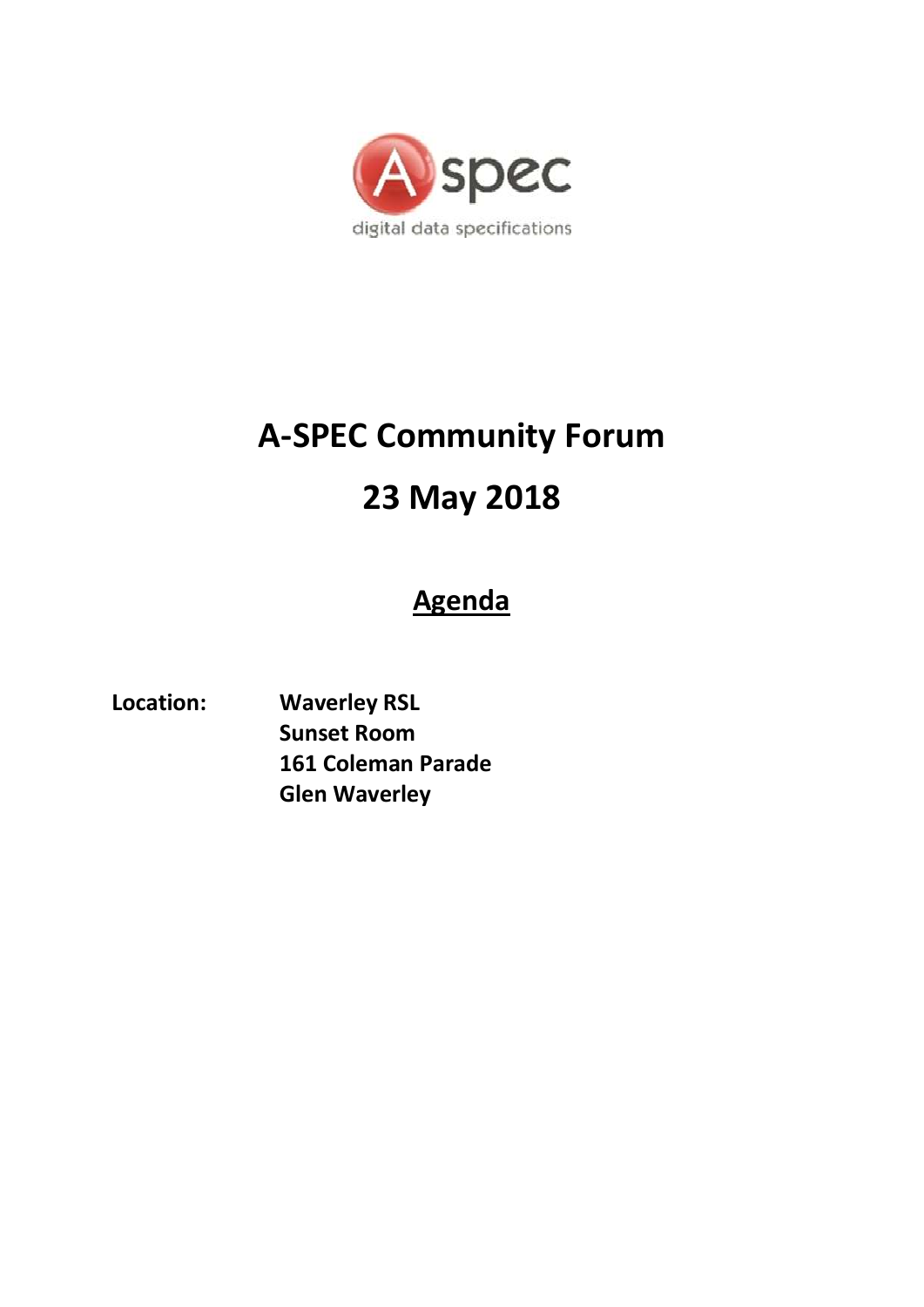

# AGENDA

## **Arrival – Morning Tea**

| <b>Time</b>          | <b>Item</b>                                              |
|----------------------|----------------------------------------------------------|
| $9:00 - 9:15$ am     | <b>Arrival - Tea and Coffee</b>                          |
|                      |                                                          |
| $9:15$ am - 10:30am  | <b>A-SPEC Overview</b>                                   |
|                      | Importance of As Constructed data<br>$\bullet$           |
|                      | Whole of life Asset/Data Lifecycle Management<br>$\circ$ |
|                      | <b>Community Expectations</b><br>$\circ$                 |
|                      | Risk<br>$\circ$                                          |
|                      | Data flow<br>$\circ$                                     |
|                      | Roles and Responsibilities<br>$\circ$                    |
|                      | <b>A-SPEC Community</b>                                  |
|                      | Change management<br>$\circ$                             |
|                      | A-SPEC website                                           |
|                      | Contact<br>$\Omega$                                      |
|                      | <b>Registration (NDA)</b><br>$\circ$                     |
|                      | A-SPEC Update -                                          |
|                      | Roadmap                                                  |
|                      | Proposed changes overview:                               |
|                      | Common attributes<br>$\Omega$                            |
|                      | <b>New Asset Classes</b><br>$\circ$                      |
|                      | Photography<br>$\circ$                                   |
|                      | <b>Updated diagrams</b><br>$\circ$                       |
|                      | Source as a Code List<br>$\circ$                         |
|                      | 'SeeComments' in Code Lists<br>$\circ$                   |
|                      | Proposed future changes                                  |
|                      | Code list normalisation<br>$\circ$                       |
|                      | Attribute format normalisation<br>$\bigcirc$             |
|                      | Data Sourcing                                            |
|                      |                                                          |
| $10:30$ am - 10:45am | <b>Morning Tea</b>                                       |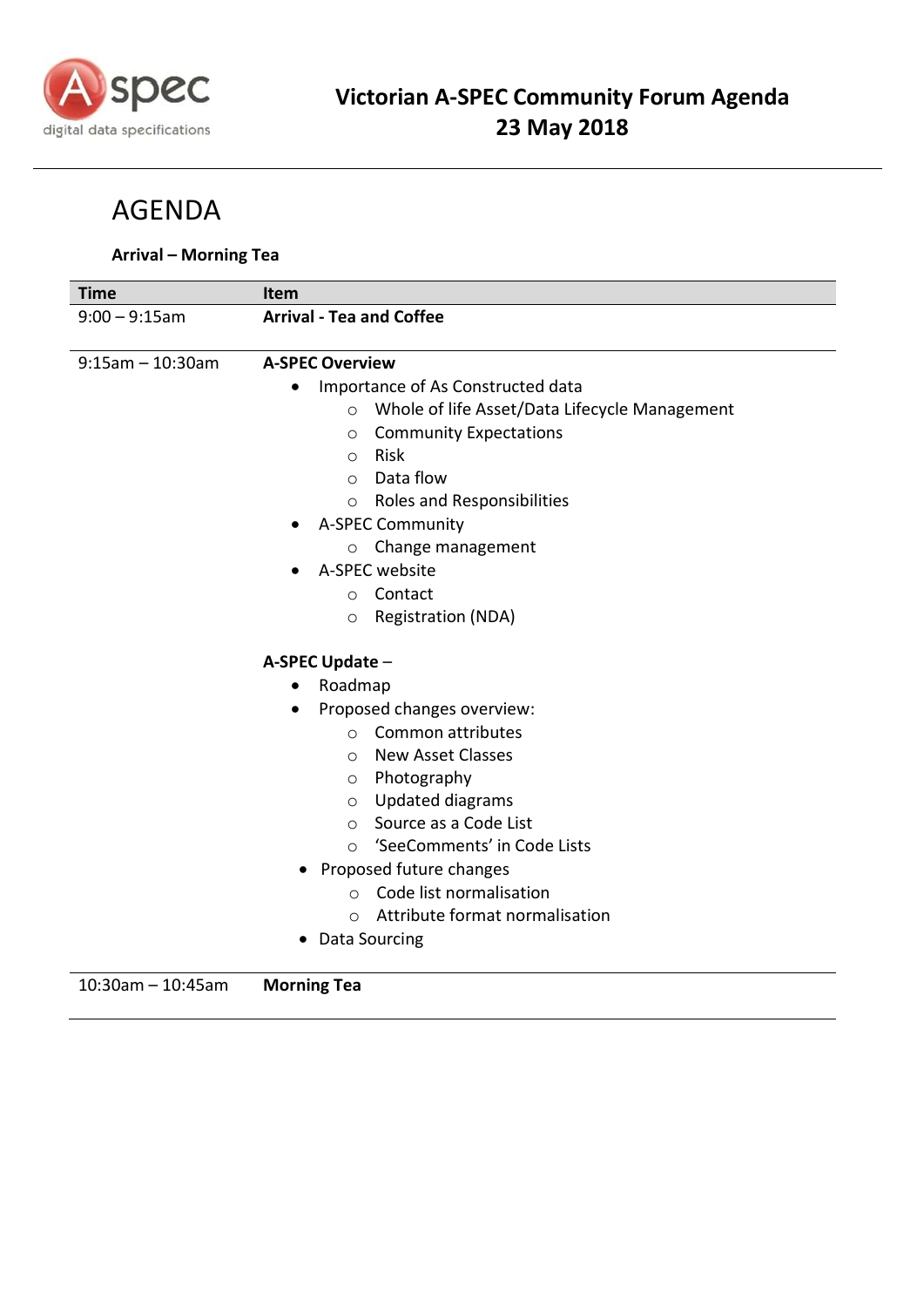

## **Morning Tea - Lunch**

| $10:45$ am - 11:15am | A-SPEC adoption - lessons and advice                    |
|----------------------|---------------------------------------------------------|
|                      | <b>Technical considerations</b>                         |
|                      | <b>Consultation requirements</b><br>٠                   |
|                      | Document hierarchy<br>٠                                 |
|                      | Matching to Existing Infrastructure<br>٠                |
|                      | <b>Digital Cadastre</b><br>٠                            |
|                      |                                                         |
| $11:15am - 1:00 pm$  | <b>R-SPEC</b>                                           |
|                      | Proposed changes                                        |
|                      | Road and Path Polygons, Road and Path Centrelines       |
|                      | <b>Additional Attributes</b><br>$\Omega$                |
|                      | Pavement Type<br>п                                      |
|                      | Surface Type<br>Е                                       |
|                      | <b>Binder Type</b>                                      |
|                      | Modifier/Additive<br>п                                  |
|                      | Aggregate Type                                          |
|                      | Aggregate ALD or Nominal Stone                          |
|                      | Depth                                                   |
|                      | Treatment                                               |
|                      | Reason for Seal                                         |
|                      | Parking Polygons                                        |
|                      | Removed details of road pavement and surface<br>$\circ$ |
|                      | <b>Tactile Paving</b>                                   |
|                      | New inclusion<br>$\Omega$                               |
|                      | Abutments                                               |
|                      | New inclusion<br>$\circ$                                |
|                      | Future changes                                          |
|                      | Normalisation<br>$\circ$                                |
|                      | Field lengths                                           |
|                      | Code Lists                                              |
|                      | <b>General Discussion</b>                               |
|                      | Centrelines (extend to end of cul-de-sacs)<br>$\circ$   |

1:00pm – 1:45pm **Lunch**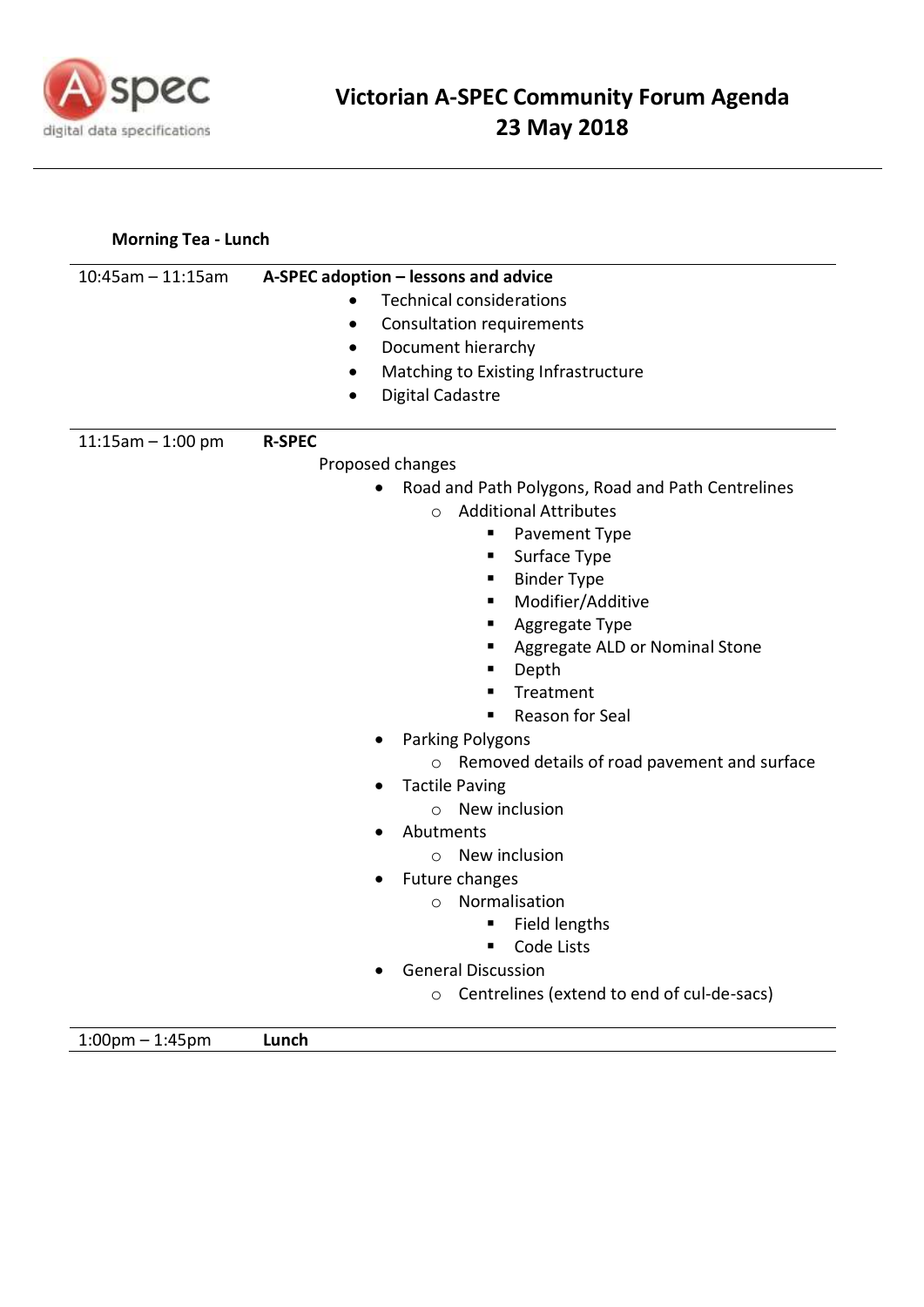

## **Lunch – Wrap Up**

| $1:45$ pm $- 2:30$ pm             | <b>O-Spec Discussion</b>                        |
|-----------------------------------|-------------------------------------------------|
|                                   | Proposed changes                                |
|                                   | <b>Irrigation lines</b>                         |
|                                   | Laterals removed - Proposal<br>$\circ$          |
|                                   | Number of sprinklers recorded<br>$\circ$        |
|                                   | Walls and Fences and Retaining Wall             |
|                                   | Definition/Characteristics/Usage<br>$\circ$     |
|                                   | <b>Construction material</b><br>$\circ$         |
|                                   | Future changes                                  |
|                                   | Normalisation<br>$\bigcirc$                     |
|                                   | Field lengths                                   |
|                                   | <b>Steps</b>                                    |
|                                   | O-Spec examples (Wanneroo)<br>O                 |
|                                   | Code Lists/General Discussion                   |
|                                   | Definition/ Characteristics<br>$\circ$          |
|                                   | Construction material<br>$\circ$                |
|                                   | Mixed usage<br>$\circ$                          |
|                                   | <b>Exercise Equipment</b><br>O                  |
| $2:30am - 3:15pm$                 | <b>D-Spec Discussion</b>                        |
|                                   | Proposed changes                                |
|                                   | <b>Headwalls dimensions</b>                     |
|                                   | Property connections into Pipe table            |
|                                   | Underground storage chambers - Water Harvesting |
|                                   | <b>Devices</b>                                  |
|                                   | <b>General Discussion</b>                       |
| $3:15$ pm $-3:45$ pm              | <b>B-Spec Discussion</b>                        |
|                                   | Expansion of components e.g.                    |
|                                   | <b>Fixtures</b>                                 |
|                                   | Cabling etc                                     |
|                                   | <b>General Discussion</b>                       |
| $3:45 \text{pm} - 4:00 \text{pm}$ | Wrap up and where to $-$ open discussion        |
|                                   | What's next and when                            |
|                                   | Specification enhancements                      |
|                                   | <b>BIM</b> enablement<br>$\circ$                |